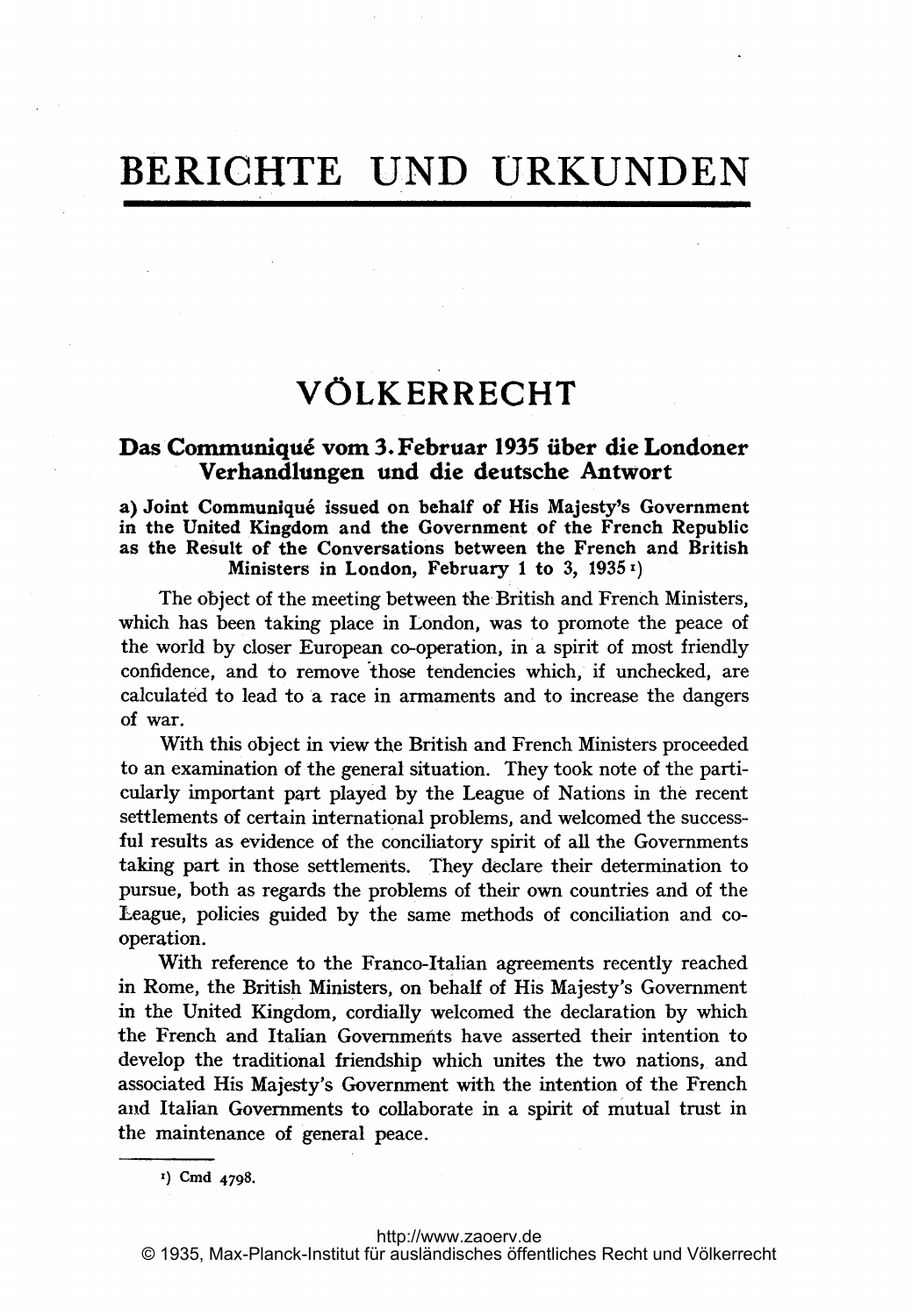The British Ministers expressed the congratulations of His Majesty's Government on the conclusion of the Rome Agreement regarding Central Europe, and made it clear that, as a consequence of the declarations made by His Majesty's Government in conjunction with the French and Italian Governments on the 17th February and the 27th September last, His Majesty's Government consider themselves to be among the Powers which will, as provided in the Rome Agreement, consult together if the independence and integrity of Austria are menaced.

The British and French Ministers hope that the encouraging progress thus achieved may now be continued by means of the direct and effective co-operation of Germany. They are agreed that neither Germany nor any other Power whose armaments have been defined by the Peace Treaties is entitled by unilateral action to modify these obligations. But they are further agreed that nothing would contribute more to the restoration of confidence and the prospects of peace among nations than a general settlement freely negotiated between Germany and the other Powers. This general settlement would make provision for the organisation of security in Europe, particularly by means of the conclusion of pacts, freely negotiated between all the interested parties, and ensuring mutual assistance in Eastern Europe and the system foreshadowed in the Rome proces-verbal for Central Europe. Simultaneously, and in conformity with the terms of the Declaration of the 11th December, 1932, regarding equality of rights in a system of security, this settlement would establish agreements regarding armaments generally which, in the case of Germany, would replace the provisions of Part V of the Treaty-of Versailles at present limiting the arms and armed forces of Germany. It would also be part of the general settlement that Germany should resume her place in the League of Nations with a view to active membership. The French Government and the Government of the United Kingdom trust that the other Governments concerned may share these views.

In the course of these meetings, the British and French Ministers have been impressed by the special dangers to peace created by modern developments in the air, the misuse of which might lead to sudden aerial aggression by one country upon another, and have given consideration to the possibility of provision being made against these dangers by a reciprocal regional agreement between certain Powers. It is suggested that the signatories would undertake immediately to give the assistance of their air forces to whichever of them might be the victim of unprovoked aerial aggression by one of the contracting parties. The British and French Ministers, on behalf of their respective Governments, found themselves in agreement that a mutual arrangement of this kind for Western Europe would go far to operate as a deterrent to aggression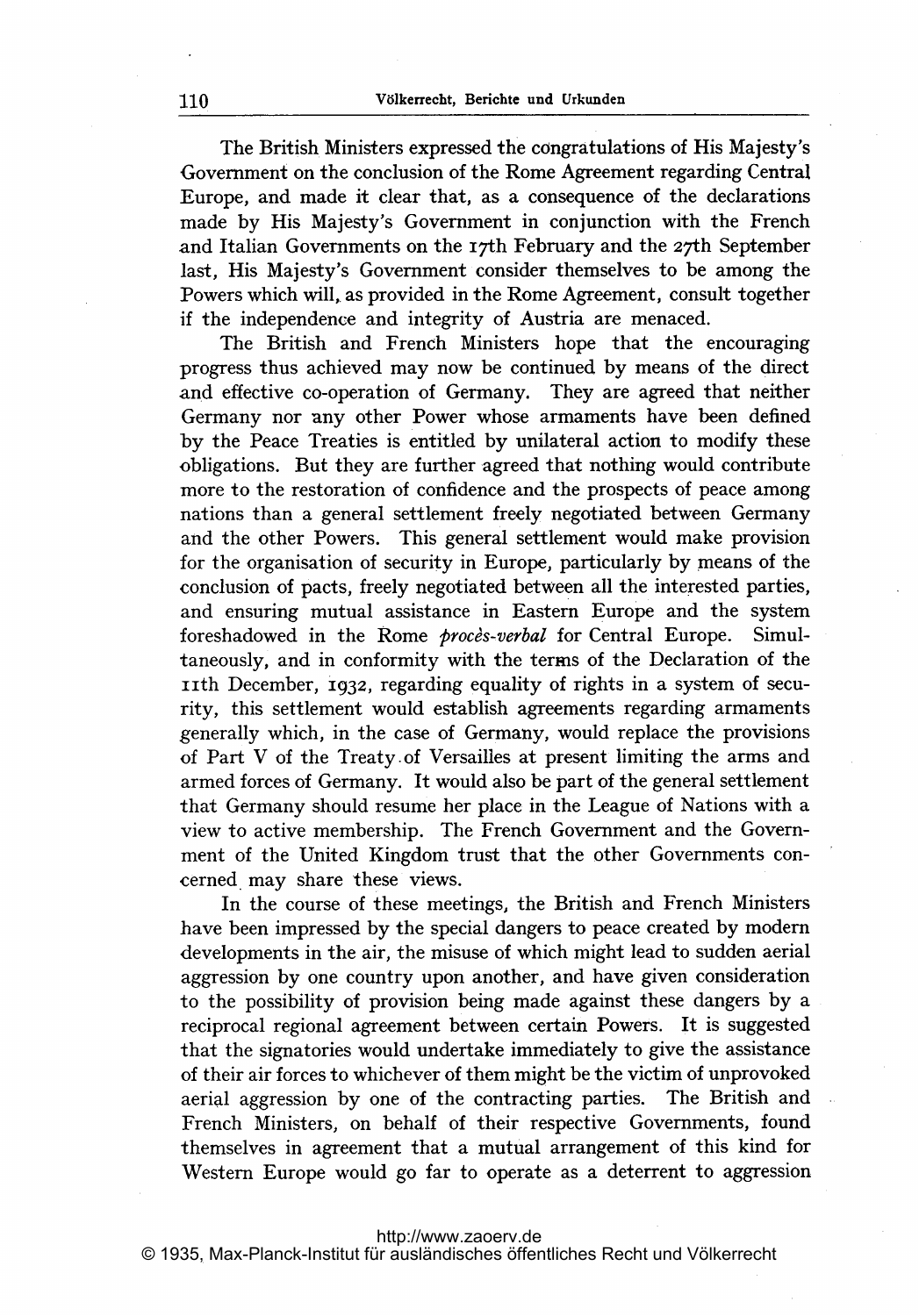and to ensure immunity from sudden attacks from the air; and they resolved to invite Italy, Germany and, Belgium to consider with them whether such a 'convention might not be promptly negotiated. They earnestly desire that all the countries concerned should appreciate that the object of this proposal is to reinforce peace-the sole aim pursued by the two Governments.

The Governments of France. and of the United Kingdom declare themselves ready to resume their consultations without delay after having received the replies of the other interested Powers.

 $February\, 3, \, 1935.$ 

#### b) Die deutsche Antwort<sup>2</sup>)

Die Deutsche Regierung weiß sich mit der Königlich Britischen Regierung und der Französischen Regierung einig in dem aufrichtigen Wunsch, die Sicherung des Friedens zu fördern, dessen Erhaltung ,ebenso im Interesse der Sicherheit Deutschlands wie im Interesse der Sicherheit der anderen europäischen Staaten liegt. Die Deutsche Regierung begrüßt den Geist vertrauensvoller Aussprache zwischen einzelnen Regierungen, der in den Mitteilungen der Königlich Britischen und der Französischen Regierung zum Ausdruck kommt. Sie wird den ihr vorgelegten gesamten Komplex der in dem ersten Teil der Commu- -niqu6s von London aufgeworfenen europäischen Fragen einer eingehenden Prüfung unterziehen. Diese wird ebenso vom Geist überzeugten Frie- ,denswillens wie von der Sorge um die Sicherheit des Deutschen Reiches in seiner geographisch besonders exponierten Lage im Herzen Europas getragen sein. Die Deutsche Regierung wird insbesondere prüfen, mit welchen Mitteln künftig die Gefahr des Wettrüstens vermieden werden kann, die durch den Verzicht der hochgerüsteten Staaten auf die vertraglich vorgesehene Abrüstung entstanden ist. Sie ist überzeugt, daß nur der in dem britisch-französischen Communiqué zum Ausdruck kommende Geist freier Vereinbarung zwischen souveränen Staaten .zu. dauerhaften internationalen Regelungen auf dem Gebiete der Rüstungen führen kann.

Die> Deutsche Regierung begrüßt- den Vorschlag, die Sicherheit vor plötzlichen Angriffen aus der Luft zu erhöhen durch eine baldmöglichst abzuschließende Konvention, die den unmittelbaren Einsatz der Luftstreitkräfte der Unterzeichner zugunsten des Opfers eines nicht .herausgeforderten Luftangriffs vorsieht. Sie ist grundsätzlich bereit, ihre Luftstreitkräfte als Abschreckungsmittel gegen Friedensstörungen einzusetzen. Sie ist daher geneigt, in freier Vereinbarung mit den in Frage kommenden Regierungen alsbald Mittel und Wege zu finden,

<sup>2,)</sup> Nach amtlicher Mitteilung.